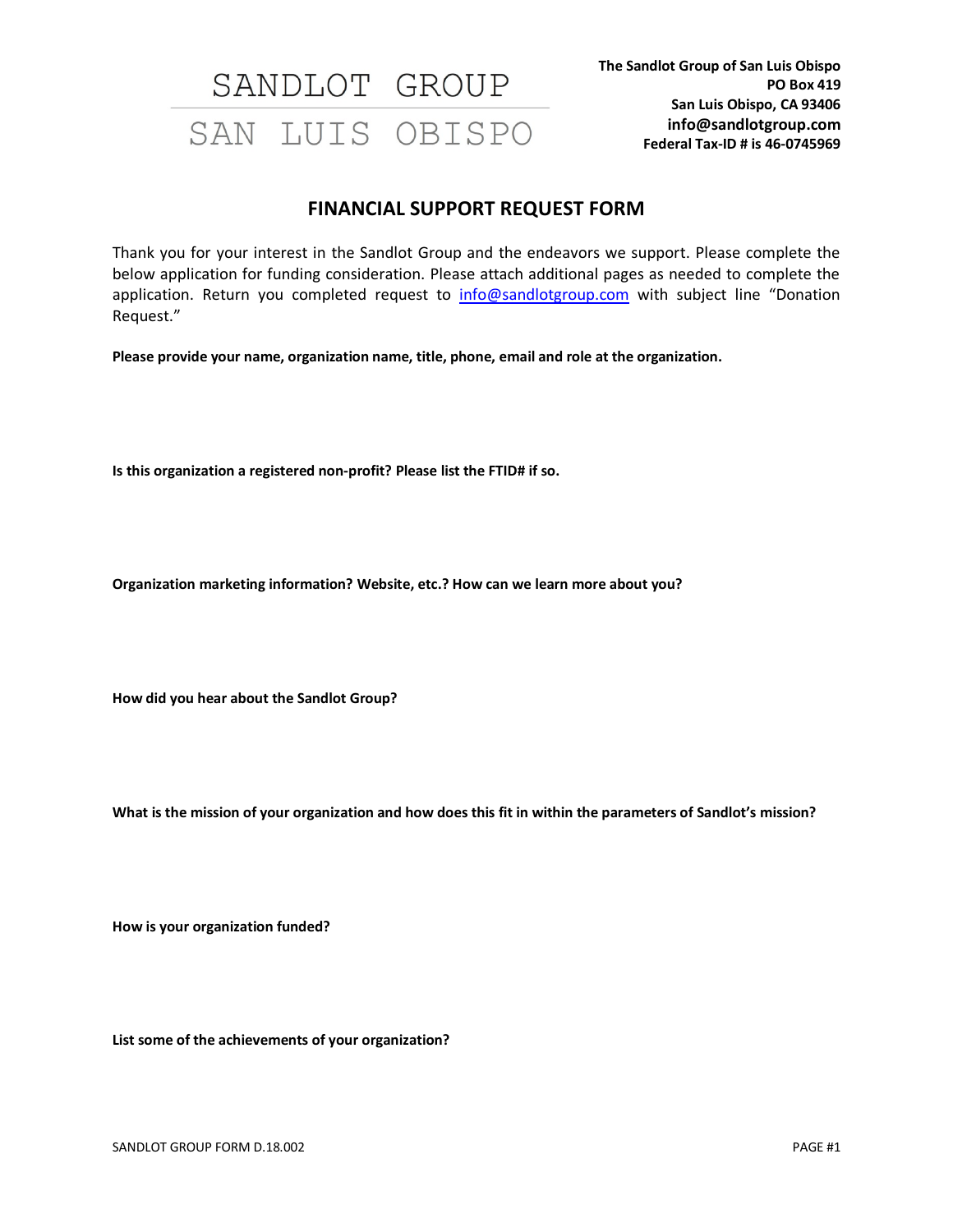**What are your annual charitable funding goals? What level of donation are you seeking from Sandlot Group? When is the funding needed? How will the Sandlot's funding be used?**

**How does your organization plan to fund itself beyond your requested support from the Sandlot Group?**

**List some ways your organization can match the funds provided by Sandlot Group. Please provide specifics on how you would accomplish this.**

**Will any of the donated funds be used for management salaries or overhead expenses? If so please explain in detail.**

**In which local community will the funds be used?**

**Have you received or requested a gift from Sandlot Group before? If you have received a donation, how was this successfully used? Please explain in detail.**

**Please describe the management structure of your organization. Board oversight, community engagement, key staff, and how long your organization has been operating.**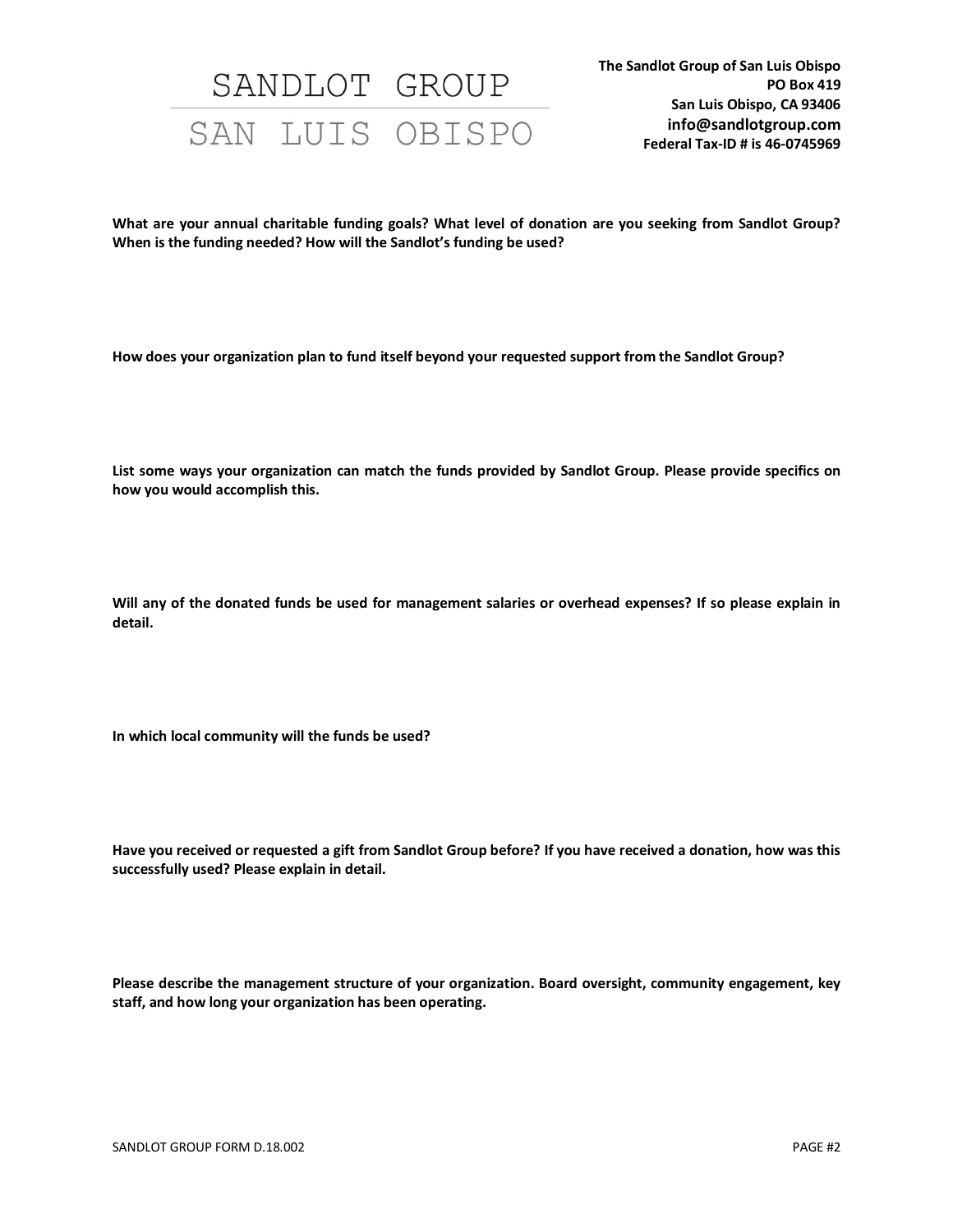**Please describe in detail how you serve a specific community need.**

**Sandlot believes strongly in "DO GOOD. HAVE FUN." How does your organization "DO GOOD. HAVE FUN."?**

**Sandlot prefers to support capital expenditures with extended benefit to the organization. Are you seeking support for capital improvements? If so please explain in detail with costs.**

**Are you seeking financial support for scholarships? Does your organization supply discounted or free access to participants who cannot afford your programs? If not why?** 

**Which youth groups does your organization target and why?**

**Do your children or family members participate in your organization? If so please detail how long they have participated and in what capacity. A letter or note from some of the involved participants is encouraged on their experiences.**

**What other funding sources have you pursued?**